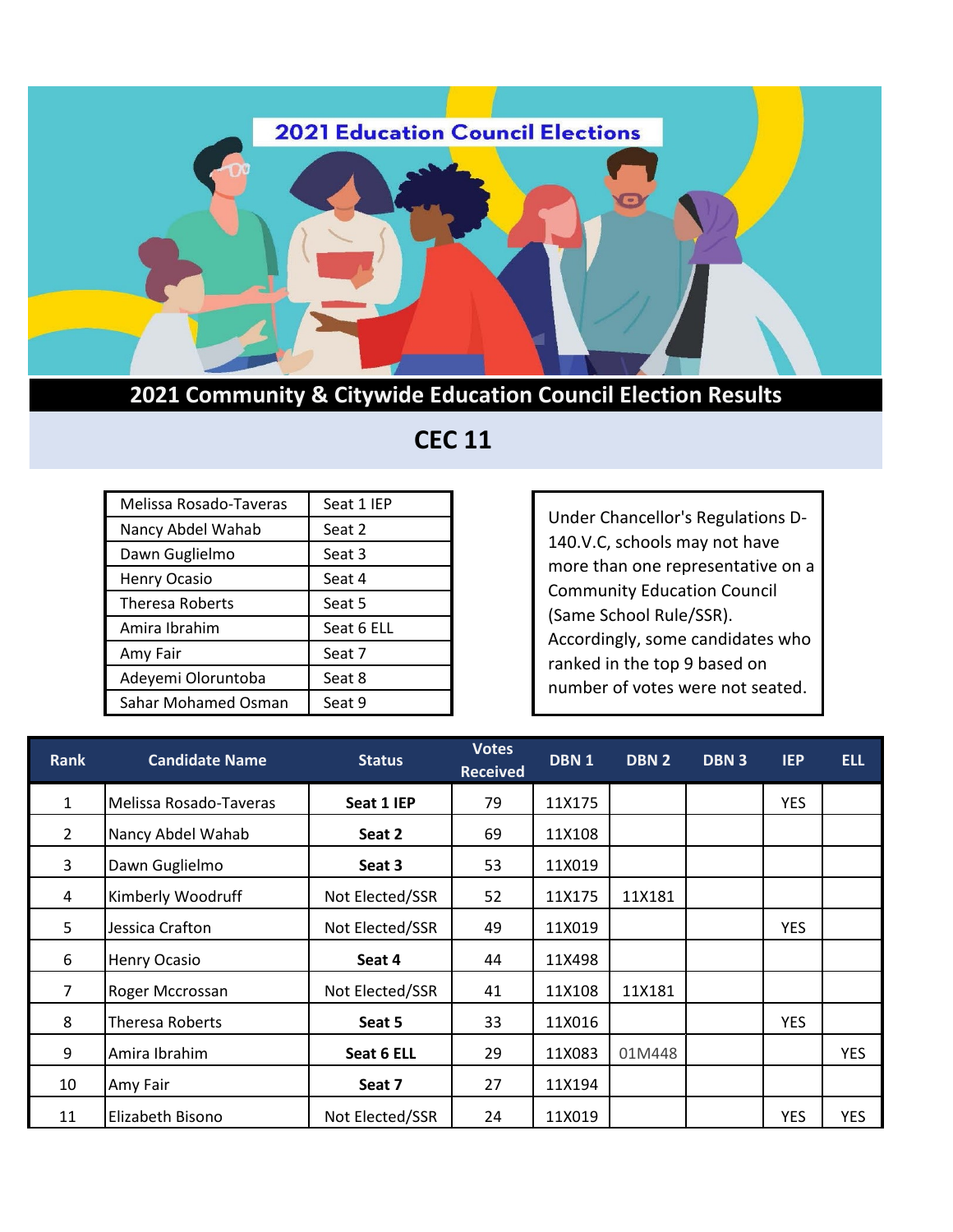| 11 | Adeyemi Oloruntoba         | Seat 8          | 24             | 11X068 |        | <b>YES</b> |  |
|----|----------------------------|-----------------|----------------|--------|--------|------------|--|
| 13 | <b>Erica Bulos</b>         | Not Elected/SSR | 23             | 11X019 |        |            |  |
| 14 | <b>Sahar Mohamed Osman</b> | Seat 9          | 20             | 11X105 | 11X468 |            |  |
| 14 | Liza Ruiz                  | Not Elected     | 20             | 11X019 |        |            |  |
| 16 | Melissa Arzu               | Not Elected     | 19             | 11X370 |        |            |  |
| 17 | Mercedes Sandoval          | Not Elected     | 18             | 11X468 |        |            |  |
| 18 | Joanna Rhoden-Plaza        | Not Elected     | 17             | 11X153 |        |            |  |
| 19 | Monica Lewis               | Not Elected     | 16             | 11X178 |        |            |  |
| 19 | Nicole Smith               | Not Elected     | 16             | 11X545 | 11X566 |            |  |
| 21 | Angela Augustus            | Not Elected     | 15             | 11X160 |        |            |  |
| 22 | <b>Elvis Cruz</b>          | Not Elected     | 14             | 11X097 |        |            |  |
| 22 | Zeta Gjonbalaj             | Not Elected     | 14             | 11X019 |        |            |  |
| 24 | Tafazzul Hussain           | Not Elected     | 13             | 11X106 |        |            |  |
| 24 | <b>Robert Simms</b>        | Not Elected     | 13             | 11X078 |        |            |  |
| 24 | Maria Duran                | Not Elected     | 13             | 11X076 |        |            |  |
| 27 | Tania Blanco               | Not Elected     | 12             | 11X083 |        |            |  |
| 27 | Saimir Burgaj              | Not Elected     | 12             | 11X083 |        |            |  |
| 29 | Niurka Alcantara           | Not Elected     | 11             | 11X111 | 11X181 |            |  |
| 30 | <b>Masiel Urena</b>        | Not Elected     | 10             | 11X498 |        |            |  |
| 31 | <b>Marisol Colberg</b>     | Not Elected     | 9              | 11X532 | 10X009 |            |  |
| 31 | Lilian Hunter-Segbefia     | Not Elected     | 9              | 11X181 |        |            |  |
| 31 | Taneisha Uptegrow          | Not Elected     | 9              | 11X106 |        |            |  |
| 34 | Ashley Espejo              | Not Elected     | 8              | 11X357 |        |            |  |
| 35 | Kimberly Crowder           | Not Elected     | $\overline{7}$ | 11X021 | 11X514 |            |  |
| 35 | Kiara Luna                 | Not Elected     | $\overline{7}$ | 11X089 |        |            |  |
| 35 | Ariola Troksi              | Not Elected     | $\overline{7}$ | 11X083 |        |            |  |
| 38 | Sofia De Leon Tobal        | Not Elected     | 6              | 11X121 | 10X086 |            |  |
| 38 | <b>Stefanie Matias</b>     | Not Elected     | 6              | 11X326 |        |            |  |
| 40 | Tricia Kellog              | Not Elected     | 5              | 11X096 |        |            |  |
| 40 | Epiphane Lokossou          | Not Elected     | 5              | 11X160 | 04M495 |            |  |
| 40 | Awa Ouedraogo              | Not Elected     | 5              | 11X160 |        |            |  |
| 43 | Tanya Firicano             | Not Elected     | 4              | 11X103 |        |            |  |
| 43 | <b>Charlton Forbes</b>     | Not Elected     | 4              | 11X111 |        |            |  |